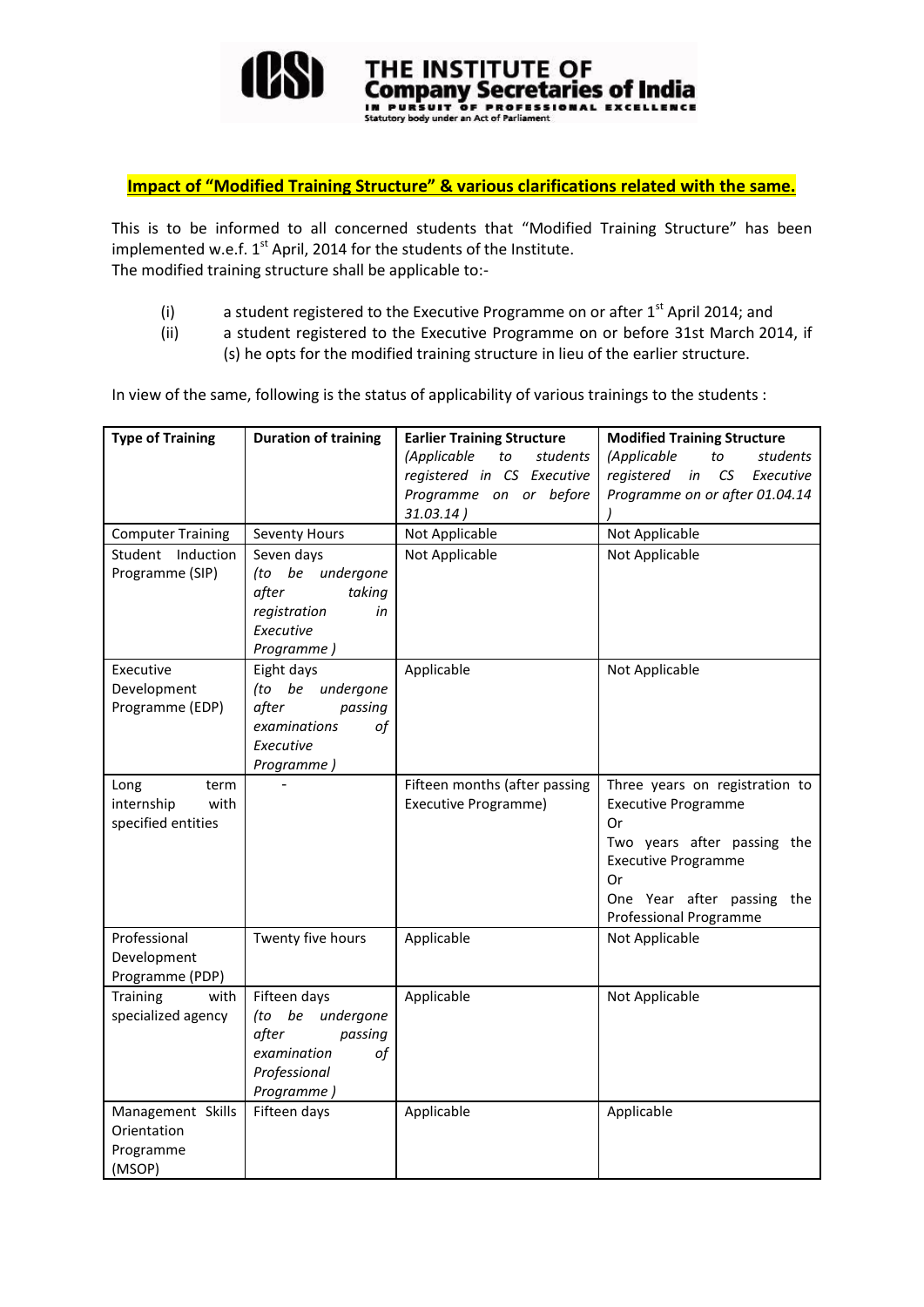In view of the above, it is clarified that :

i) SIP is no more applicable to any CS students (whether registered in Executive Programme on or before 31.03.14 / or registered in Executive Programme on or after 01.04.14). Regional Councils / Chapters may continue conducting batches of SIP till clearance of pending waiting list of students who have already deposited the fees for SIP, purely on voluntary basis with an option to such students to take refund of the fees paid by them for SIP.

## ii) **Leave allowed during training period**

Maximum number of leaves to be allowed to the students undergoing training under the earlier training structure and modified training structure: -

| <b>Particulars</b>                                            | Earlier training<br>structure                                                            | <b>Modified Training Structure</b>                                                     |                                                                                        |                               |
|---------------------------------------------------------------|------------------------------------------------------------------------------------------|----------------------------------------------------------------------------------------|----------------------------------------------------------------------------------------|-------------------------------|
|                                                               | months<br>15<br>training                                                                 | 3 years training                                                                       | 2 years training                                                                       | 1 year training               |
| <b>Students</b><br>registered<br>in<br>Executive<br>Programme | Not applicable                                                                           | days<br>casual<br>36<br>leave<br>+ 72 days leaves<br>for<br>&<br>study<br>examinations | Not applicable                                                                         | Not applicable                |
| <b>Students</b><br>passed<br>Executive<br>Programme           | 15 days casual<br>leave<br>30<br>days<br>$\ddot{}$<br>leaves for study<br>& examinations | Not applicable                                                                         | 24<br>days<br>casual<br>leave<br>+ 48 days leaves<br>&<br>for<br>study<br>examinations | Not applicable                |
| <b>Students</b><br>passed<br>Professional<br>Programme        | 15 days casual<br>leave                                                                  | Not applicable                                                                         | Not applicable                                                                         | 12<br>days<br>casual<br>leave |

It is further clarified that: -

- i) One casual leave can be availed for each month of training undergone.
- ii) Any un-used casual leaves shall be lapsed at the end of training period.
- iii) Leaves applicable for study & examinations are to be granted for appearing in CS examinations only.
- iv) If any student is doing some part of training at one organization and remaining part of training at another organization, then leaves shall be calculated on pro-rata basis.
- v) If at any stage any student has passed examinations of all modules of Professional Programme, then from the date of declaration of result of his/her professional programme examination he /she shall be no more eligible for leave allocated for study & examinations. He /she shall only be eligible to avail the casuals leave on prorata basis for his/her remaining period of training.
- vi) If any student takes leaves during training period more than his/her entitlements, his/her training period shall get extended for the number of days he/she has exceeded the limit.